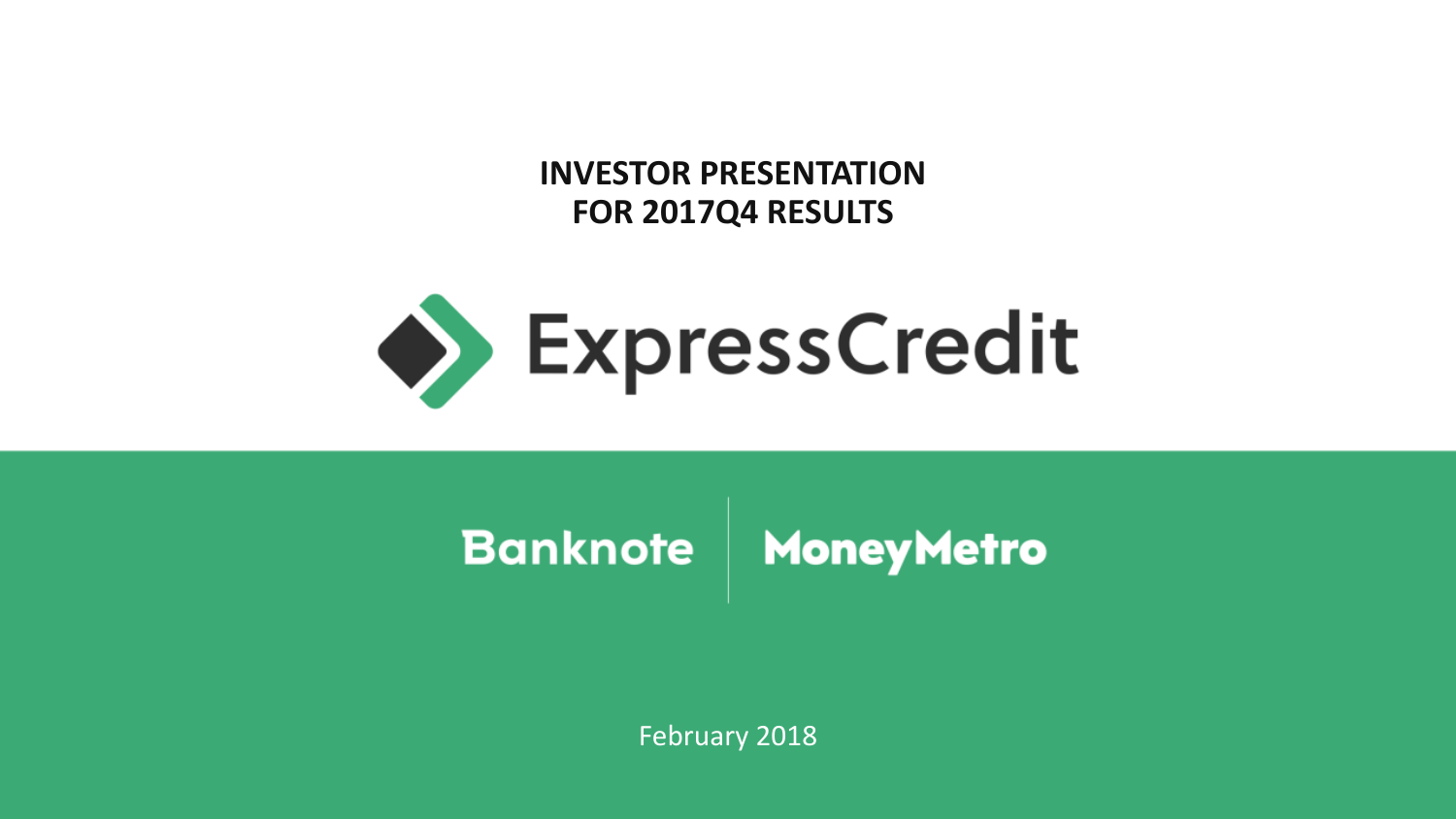#### **Disclaimer**

- This document (the "Presentation'') has been prepared for the sole purpose of providing an overview of 2017Q4 results of SIA ExpressCredit, which, together with its subsidiaries, is further referred to herein as "ExpressCredit" or the "Company", to current and prospective investors in bonds issued by the Company.
- This Presentation is of selective nature and is made to provide an overview of the Company's business, based on 2017Q4 results. Unless stated otherwise, the information in this Presentation is provided from consolidated perspective.
- This Presentation does not purport to contain all the information that a current or prospective investor may require in evaluating the Company. Investors should read publicly available information regarding the Company as well as the full prospectus describing a particular bonds issue ("the Prospectus''). Investors' attention is drawn to the risk factors described in the section "Risk Factors'' of the Prospectus.
- This Presentation contains forward-looking information that may involve risks and uncertainties concerning the Company's growth and profitability in the future. No reliance should be placed on any statements, estimates and projections regarding future performance or developments, including, without limitation, in relation to expected market developments, estimated financial figures of the Company, or any other forward-looking statements. Actual events or results may materially differ from those described in this Presentation. No one should therefore unduly rely on these forward-looking statements as they reflect only the judgment of the Company's management at the date of this Presentation and are not intended to give any assurances or comfort as to future results. The facts and information contained in the Presentation might be subject to revision in the future. Neither the delivery of this Presentation nor any further discussions of the Company with any of the recipients shall, under any circumstances, create any implication that there has been no change in the affairs of the Company since such date.
- None of the Company or any of its parents or subsidiaries or any of their directors, officers, employees and advisors nor any other person (i) accepts any obligation to update any information contained herein or to adjust it to future events or developments; (ii) makes any representation or warranty, express or implied, as to the accuracy or completeness of the information contained in this Presentation; (iii) shall have any liability whatsoever, in negligence or otherwise, for any loss howsoever arising, directly or indirectly, from the use of this Presentation.
- This Presentation does not constitute an offer or an invitation for the sale or purchase of securities or assets in any jurisdiction, and neither this document, nor anything contained herein, shall form the basis of, or be relied upon in connection with any contract or commitment whatsoever.

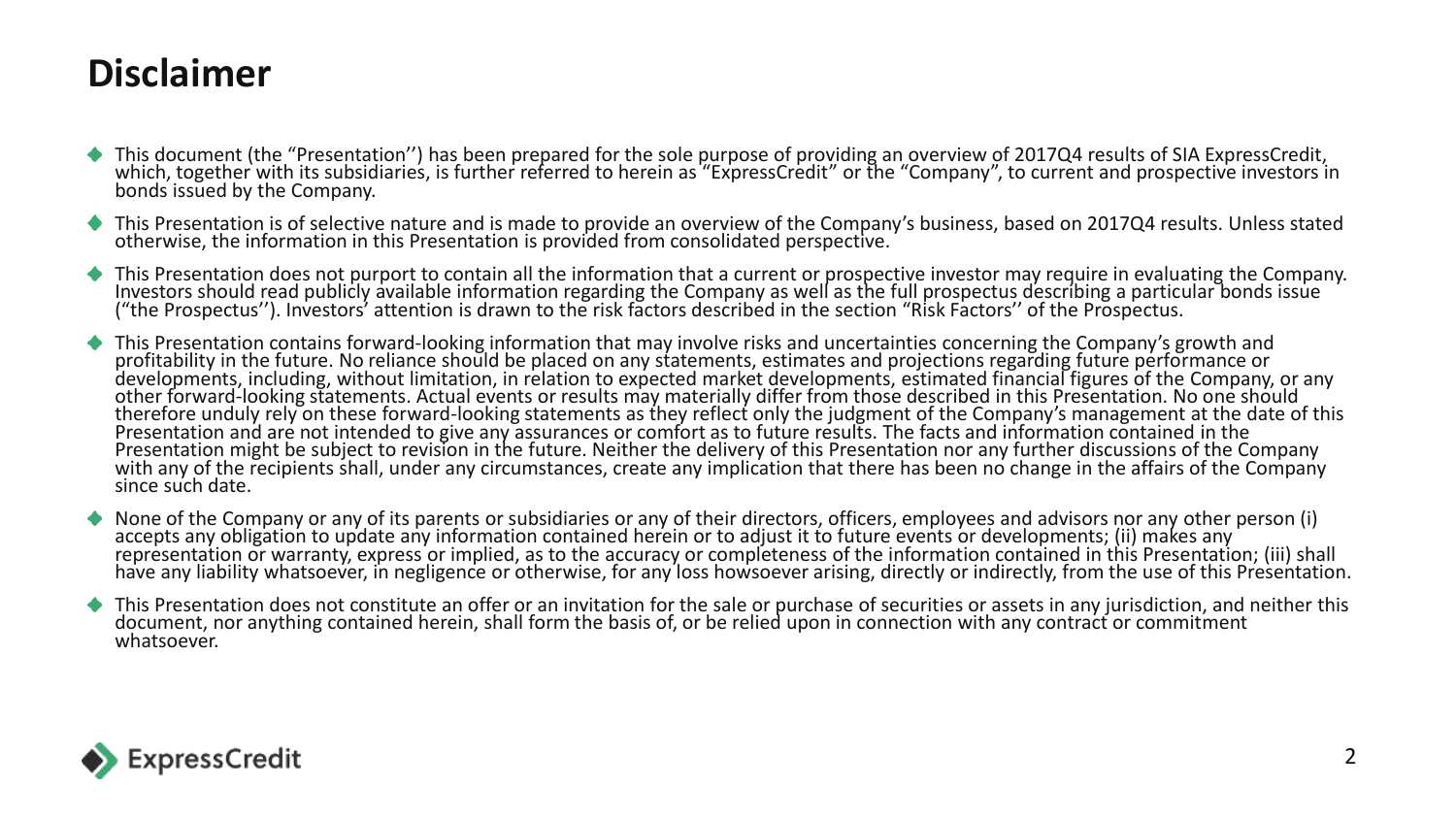#### **Snapshot as at 31 December 2017**

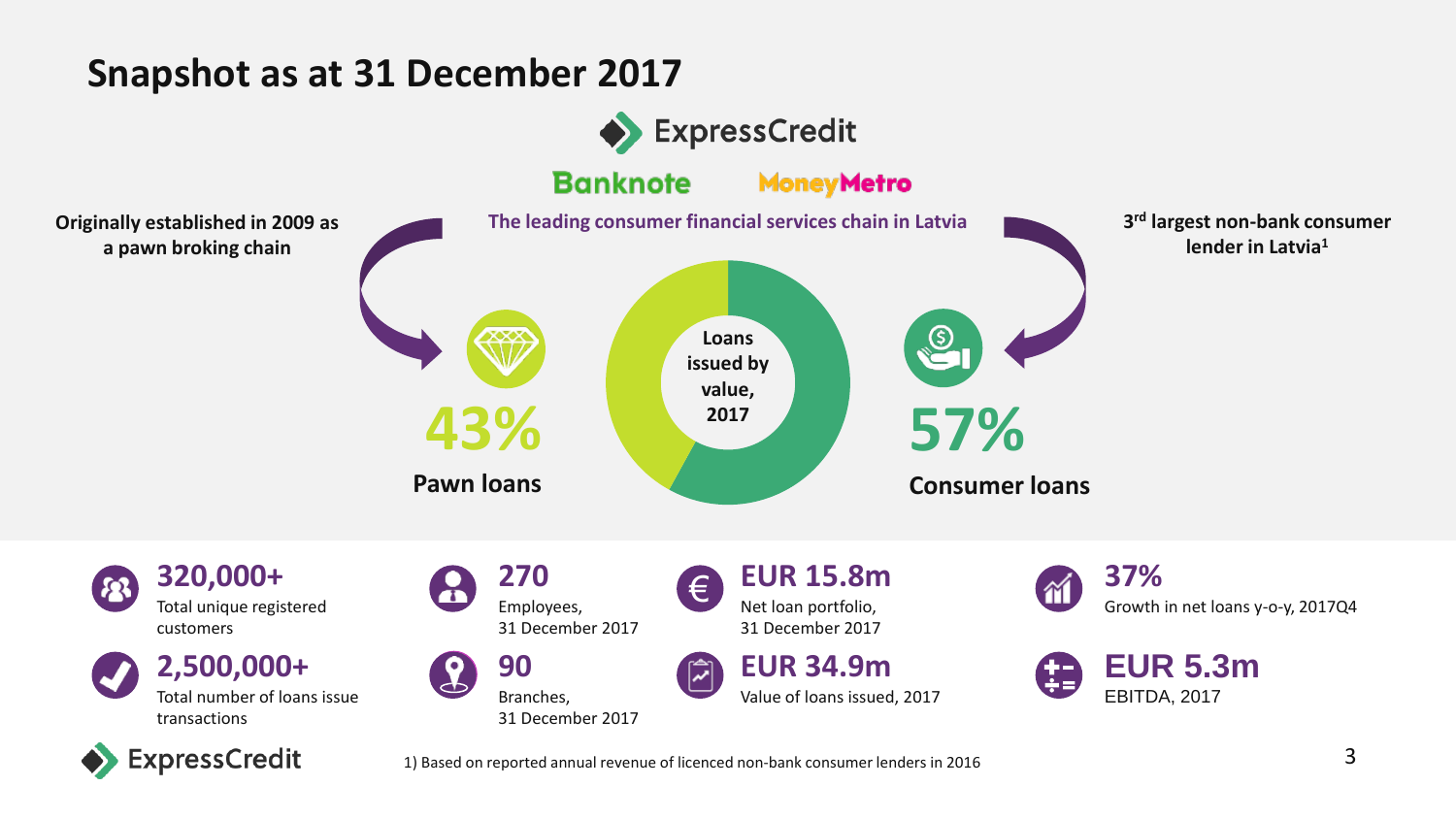#### **2017Q4 highlights**







**Launched online lending** operations thus attracting new clients and improving service for existing clients



Changed approach and cooperation with debt recovery companies improving **non-performing loans ratio** in portfolio



**Simplicity, accessibility, respect and progress** – new values reworked along with mission and vision in accordance with the new services offered

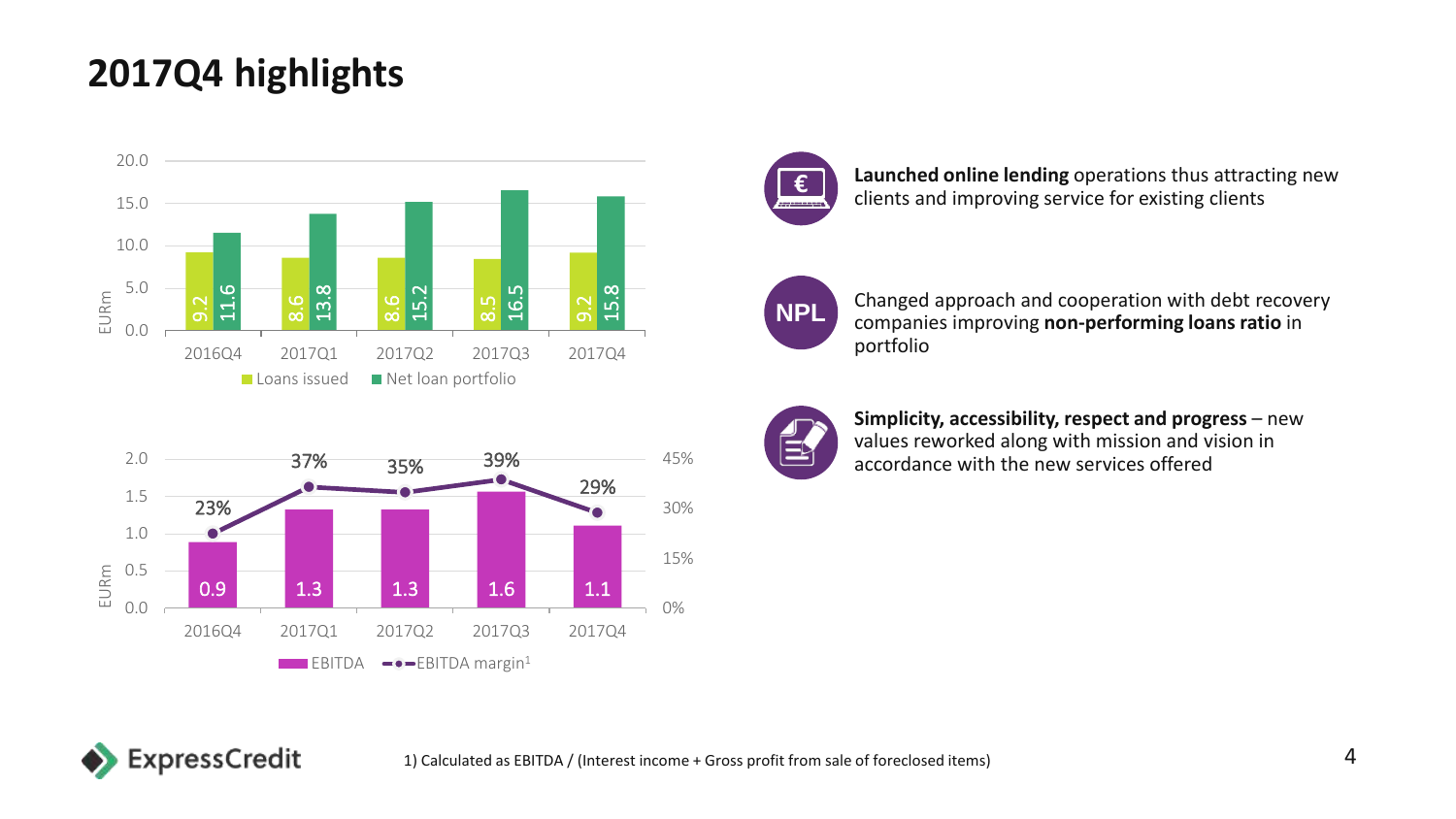## **2017Q4 highlights: Market overview latest update**





Source: Consumer Rights Protection Centre

1) Based on loan portfolio as at the end of 2017H1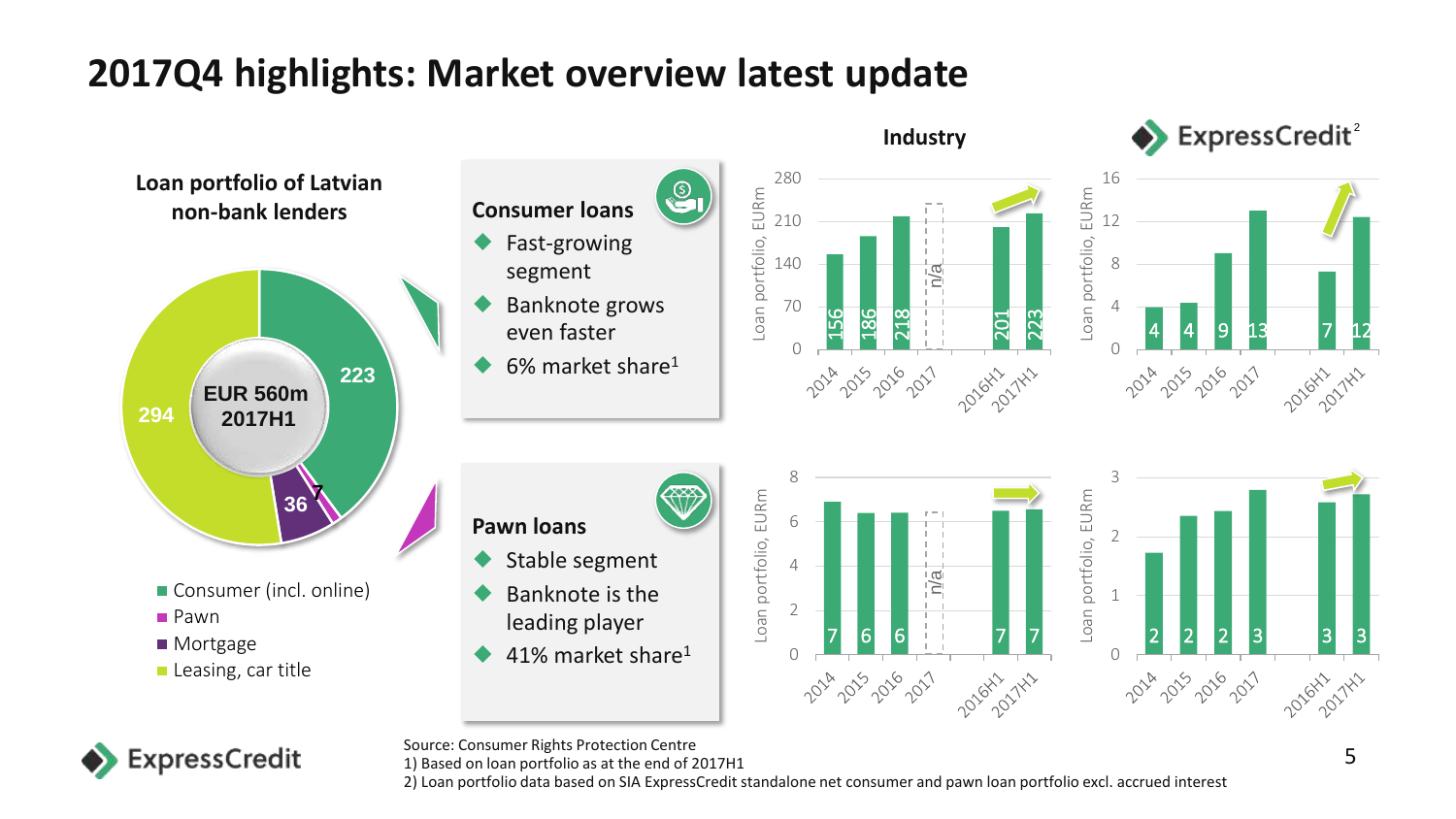## **2017Q4 highlights: Consumer loans**

**ExpressCredit** 





- 1) Share of loans issued (by value) during the two preceding quarters which are more than 90 days overdue as at the end of the respective quarter; Changed approach and cooperation with debt recovery companiesimproving **non-performing loans ratio** in portfolio
- 2) Average loan tranche size per issue transaction during the period
- 3) Average loan size per customer in the portfolio as at the end of the period
- $\sim$  4) Weighted average term of loans issued during the period 6  $\sim$  6  $\sim$  6  $\sim$  6  $\sim$  6  $\sim$  6  $\sim$  6  $\sim$  6  $\sim$  6  $\sim$  6  $\sim$  6  $\sim$  6  $\sim$  6  $\sim$  6  $\sim$  6  $\sim$  6  $\sim$  6  $\sim$  6  $\sim$  6  $\sim$  6  $\sim$  6  $\sim$  6  $\sim$  6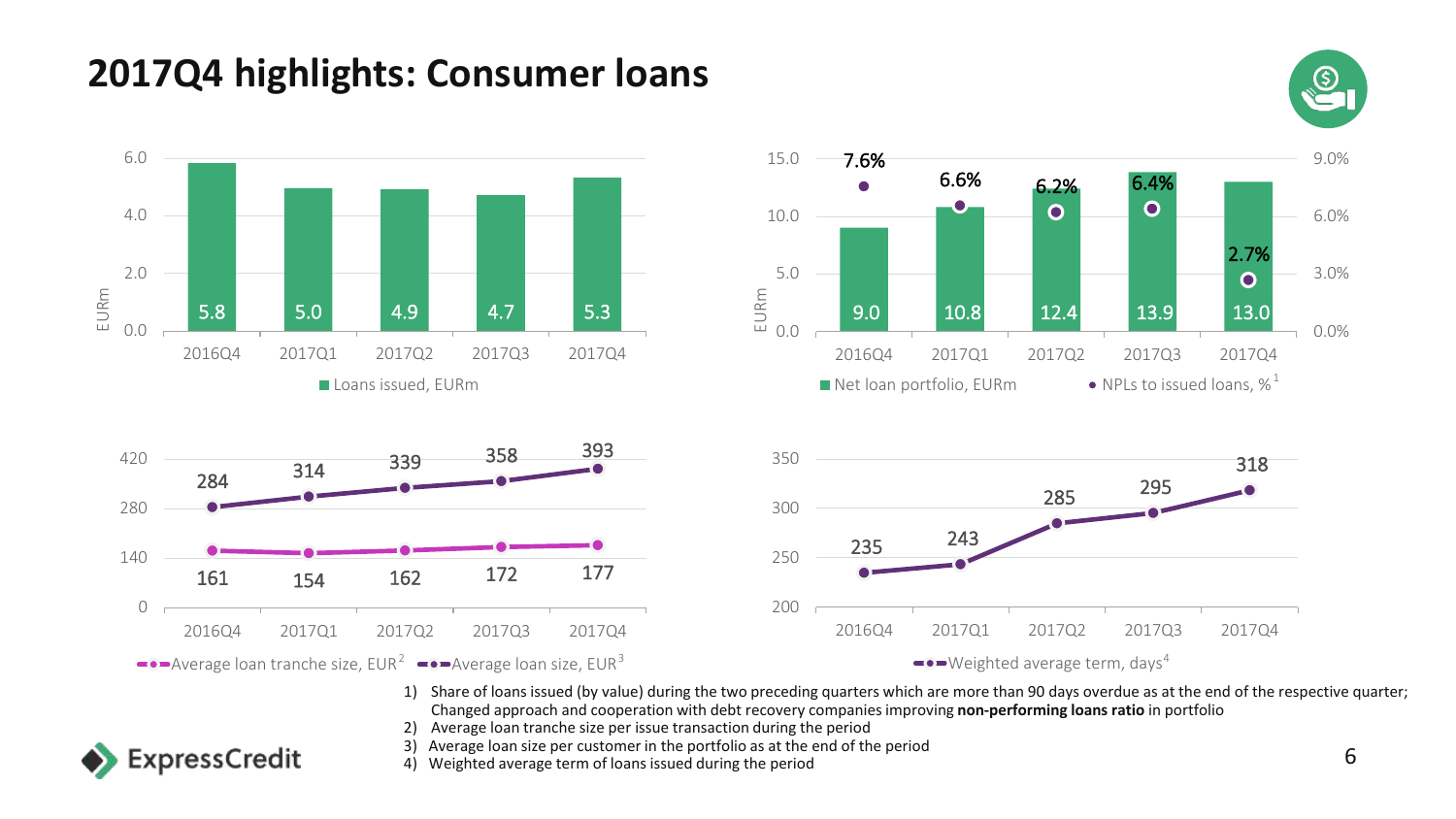## **2017Q4 highlights: Pawn loans**









1) Includes car title loan and mortgage loan legacy portfolios



2) Items being redeemed or extended within 3 months since issuance, by value of loans issued excl. item purchasing 2) Items being redeemed of extended within 3 months since issuance, by value or idans issued excitivem purchasing<br>3) Average loan size per issue transaction during the period

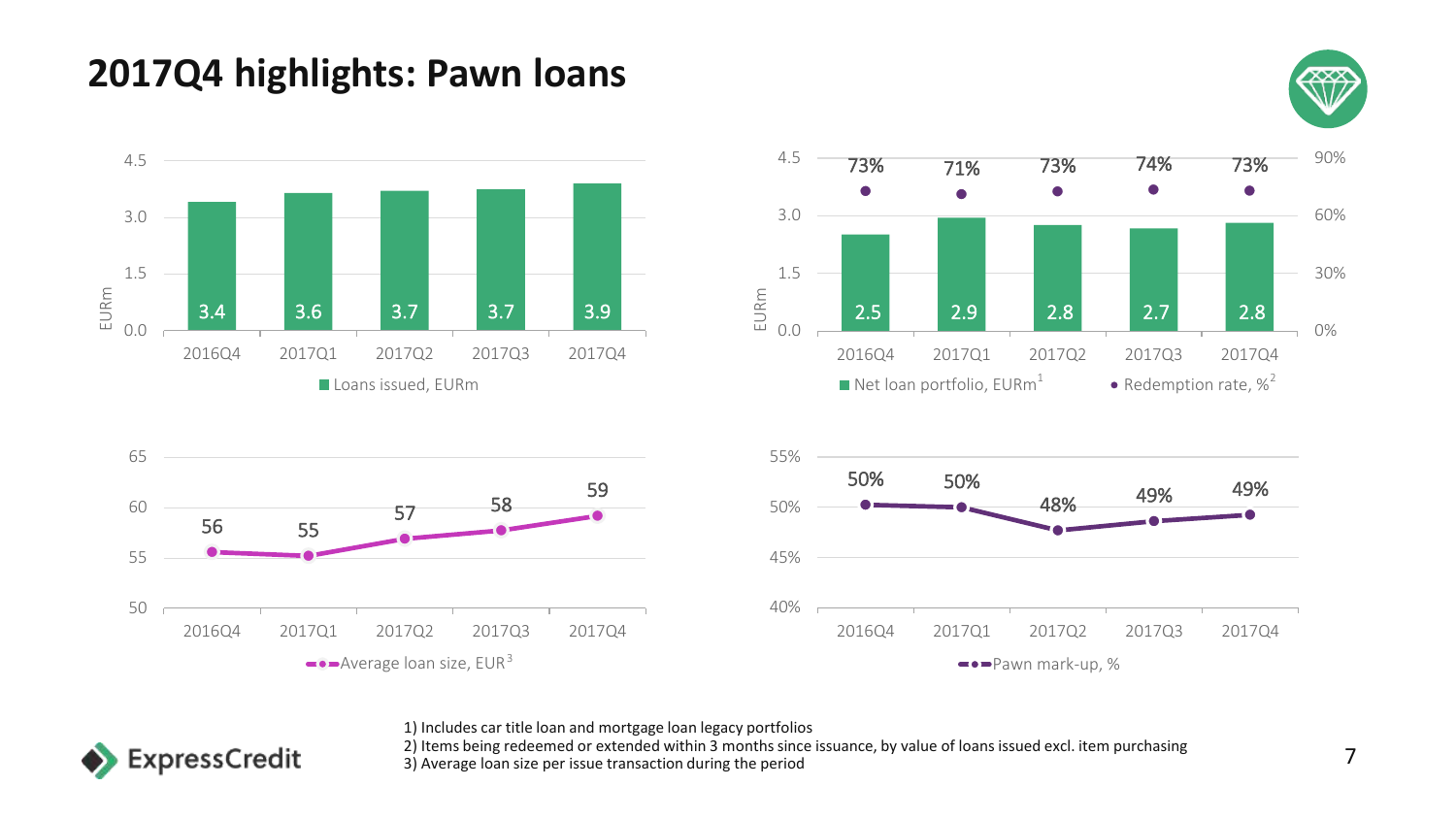#### **Loan portfolio cash flow**



Cash outflow Cash inflow

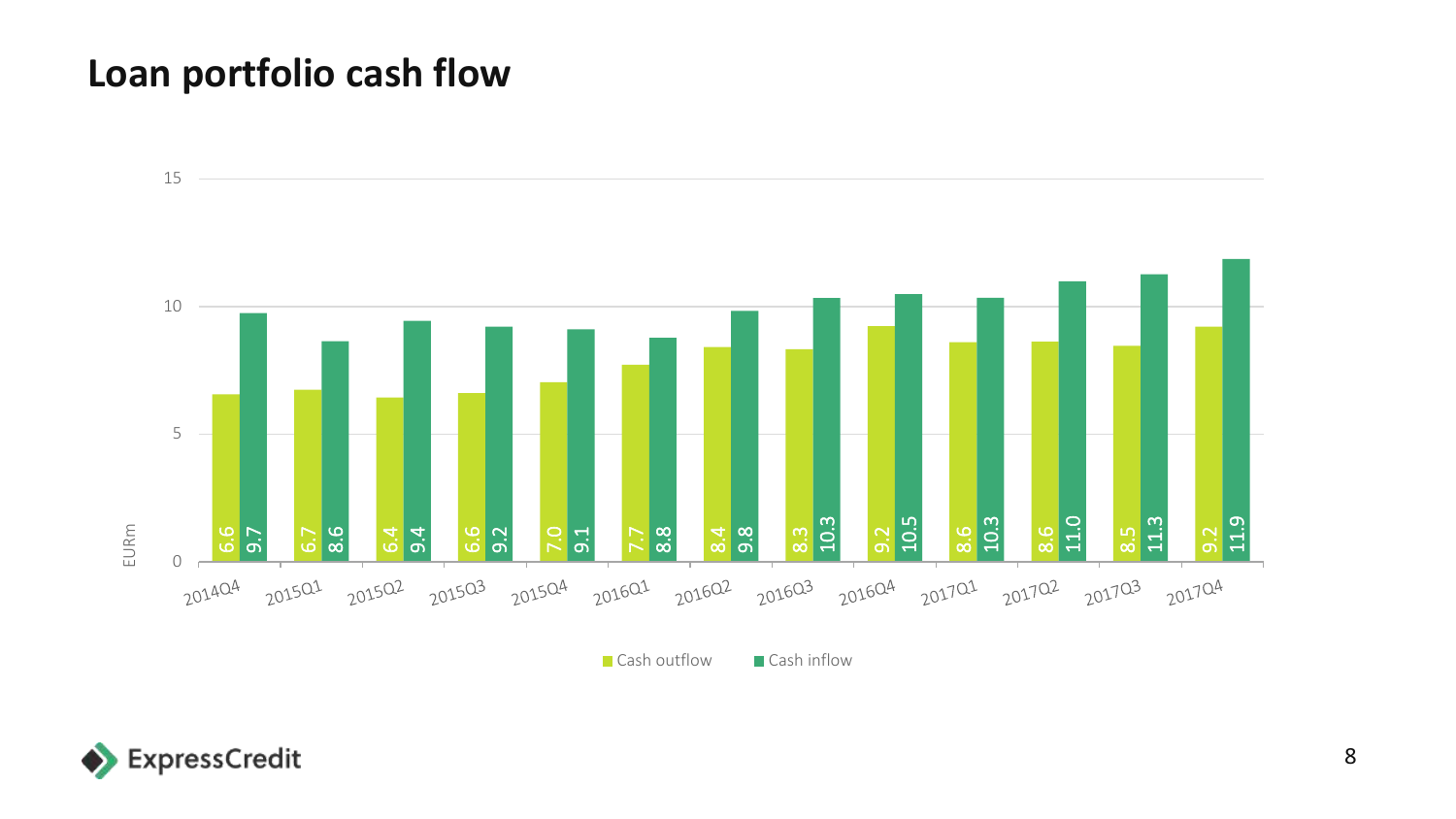## **Financing structure**

| Interest-bearing debt                         | 2017Q3 <sup>1</sup> , EUR'000 | 2017Q41, EUR'000 | Interest rate, % | <b>Maturity</b>                                 |
|-----------------------------------------------|-------------------------------|------------------|------------------|-------------------------------------------------|
| <b>Secured bonds</b>                          | 1,250                         | 1,000            | 14.0%            | 11.2018                                         |
| <b>Unsecured bonds</b>                        | 3,423                         | 3,490            | 15.0%            | 12.2020                                         |
| <b>Unsecured notes</b>                        | 2,326                         | 3,573            | 14.0%            | 10.2021                                         |
| Peer-to-peer lending platform                 | 7,770                         | 8,105            | 11.0%-13.5%      | Mimicking term structure of<br>underlying loans |
| <b>Private loans</b>                          | 1,500                         | $\mathbf 0$      | 12.9%-14.0%      | Up to 05.2018                                   |
| <b>Leases</b>                                 | 126                           | 175              | 3.5%+EURIBOR     | Up to 3 years                                   |
| <b>Accrued interest and bonds commissions</b> | $\mathbf 0$                   | 4                |                  |                                                 |
| <b>TOTAL</b>                                  | 16,396                        | 16,346           |                  |                                                 |